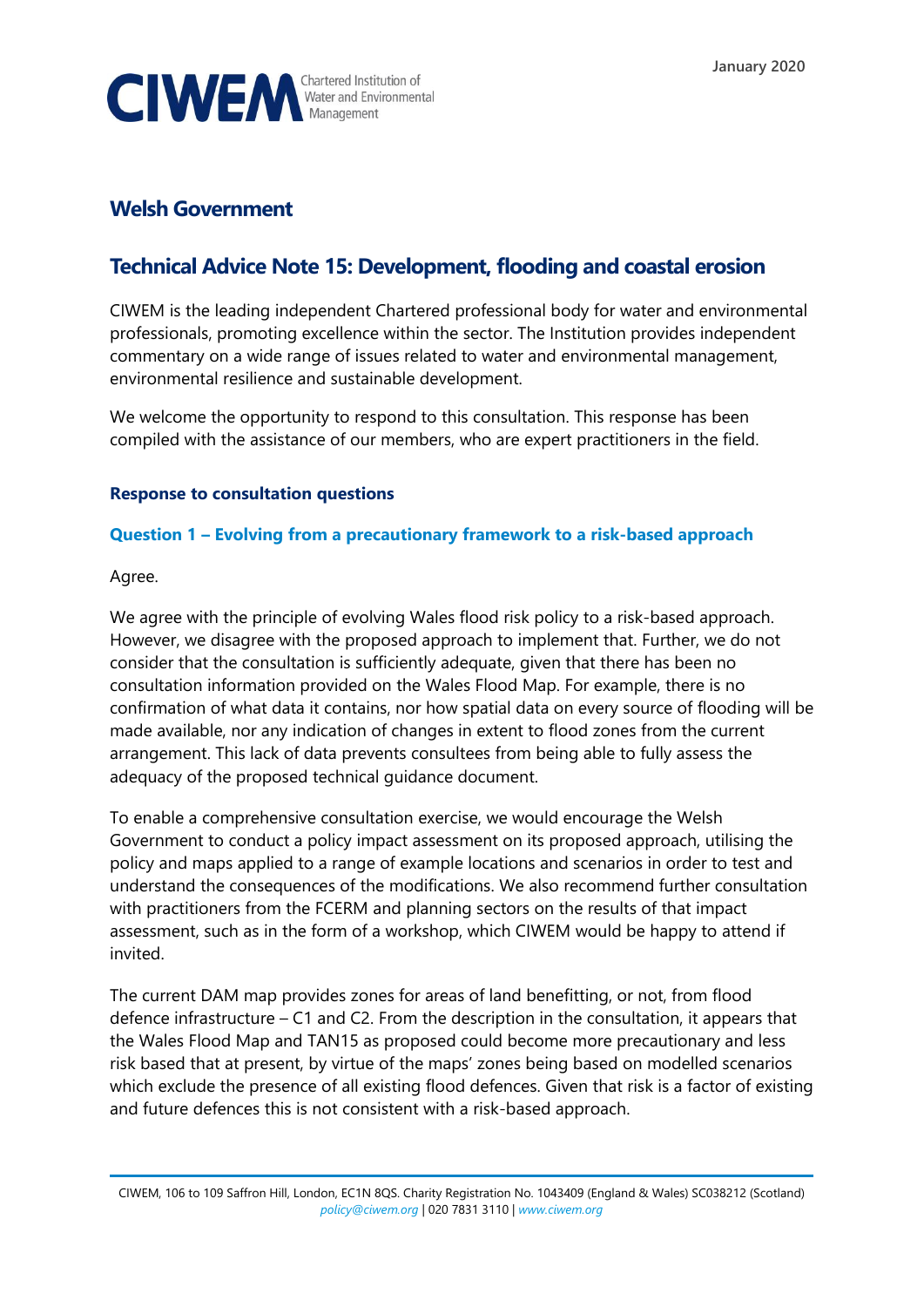Without sight of the Wales Flood Map we are unable to comment on the value of the proposed probability bands. However, we note that in England flood zone 2 is relatively narrow in many places. If there will be the similar situation in Wales this will result in little difference between zones 2 and 3 in many places and a large difference between zone 1 and 2/3. Overall this will reduce the utility of zone 2 as a policy driver.

The addition of climate change to the Wales Flood Map zones is welcome, providing futureproofed transparency where development types may not be appropriate in the medium to long term. The consultation does not explain the relation between the proposed Wales Flood Map and the existing long-term flood risk maps published by NRW. Multiple maps each showing different flood risk scenarios (e.g. with and without climate change) could become confusing.

We also note that the Wales Flood Map is proposed to be updated every six months – whereas we understand the long-term flood maps are updated quarterly. If both maps diverge it risks the same situation arising as did previously between the DAM map, when hosted by the Welsh Government, and NRW's long term flood risk maps. We believe the Wales Flood Map and long-term flood risk map must align and be updated on the same schedule, ideally quarterly, to enable them to remain consistent and as up to date as possible.

## **Question 2 – Roles and responsibilities**

#### Clear in all chapters

We consider that the way in which TAN sets out relevant responsibilities is clear throughout the document.

This does bring into focus the considerable responsibilities of lead local flood authorities and the resources required to deliver on their responsibility. The importance of such authorities having the capacity and technical skills base to deliver against future flood risk management requirements should be recognised. This is important in enabling local authorities to properly reflect local considerations and a plan-led approach. We are concerned that such resources are too commonly insufficient, in particular with the shift from NRW to LLFAs on the statutory consultee role for surface water and ordinary watercourse flood risk.

#### **Question 3 – Development categories**

#### Agree.

We welcome the revised descriptions with provide a fuller range of development types within the TAN15 document, thus providing clarity and consistency across Wales. We broadly consider that the development categories are appropriate in that the various development types are categorised correctly.

A key omission is inclusion of water treatment, supply and sewerage treatment infrastructure. This should be addressed as a priority given their need to have proximity to water and yet can result in significant social and environmental impacts when affected by flooding.

We feel that classifying equipped play areas as Less Vulnerable is over precautionary and could create widespread obstacles to achieving the Welsh Government's well-being goals,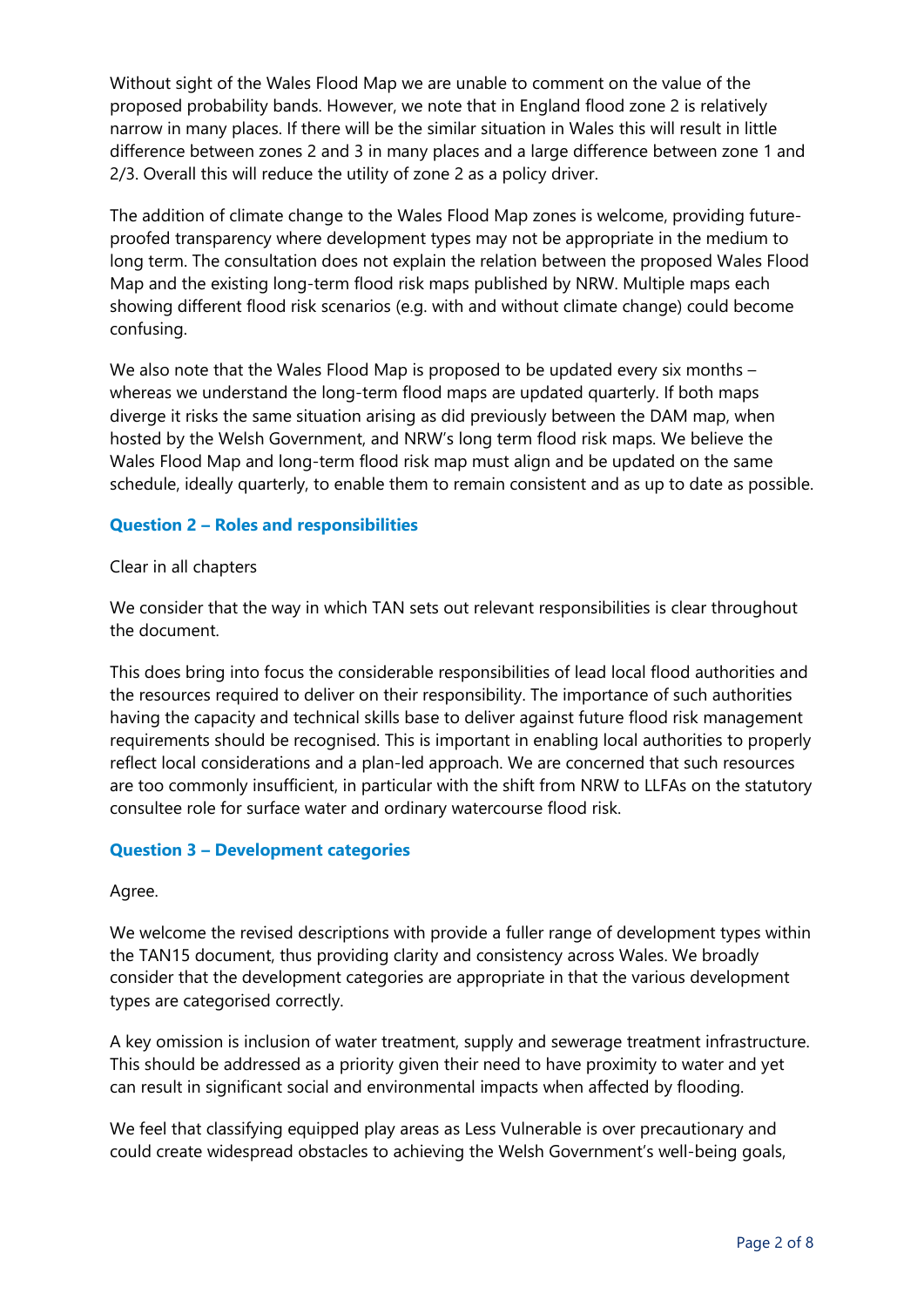through requiring the justification and acceptability test to be passed for such play areas being installed or existing ones refurbished/expanded in flood zone 3. The policy could result in additional pressure being placed on flood zone 2 land which should be prioritised for the other types of development which have a greater level of vulnerability to flooding.

It is worth noting that in England there are five categories set out in the Technical Guidance to the National Planning Policy Framework. To provide clarity to developers operating in both Wales and England we recommend the same classification and description of each development type is used, whilst retaining Welsh specific policy elements – such as renaming the TAN15 Highly Vulnerable category and Highly and More Vulnerable.

#### **Question 4 – Strategic Flood Consequences Assessments**

#### Disagree.

We agree with the principle of a plan-led, strategic approach to managing flood risk through the planning system through the use of Strategic Flood Consequences Assessments. However we do not feel sufficient weight is provided in the proposed TAN15 to make clear the mandatory requirement for Local Planning Authorities to undertake SFCAs and then demonstrate how the SFCA has informed strategic planning. Nor do we feel there is sufficient detail set out concerning the objectives of the SFCAs or their scope.

There is currently no Welsh guidance for LPAs on how to produce SFCAs. We feel this is a significant gap and risks delivery of the Welsh Government's new National FCERM Strategy objectives. By comparison, in England there has been longstanding guidance that is regularly updated including August 2019. We urge the Welsh Government to consider producing guidance in 2020 on producing and using SFCAs that assess all sources of flood risk. This would enhance effectiveness and cost efficiencies for LPAs and FCERM RMAs by enabling the production of good quality, comprehensive and consistent SFCAs. There is ongoing research into SFCA/SFRA good practice covering Wales and England, led by the Environment Agency, which could inform Wales' SFCA guidance in the same way it is informing English guidance. We would suggest that given the mandatory requirement for SuDS in Wales, Drainage Strategies should form part of the SFCA.

We are aware of the variation in scope and quality of existing Welsh SFCAs, some of which for example do not fully address local or artificial sources of flood risk, or the latest climate change allowances. Whilst strengthened guidance on SFCA requirements in TAN15 would assist production of future SFCAs we are concerned that TAN15 provides no detail on how gaps in current SFCAs should be addressed in the intervening years. We would suggest that in future SFCAs should be approved or signed off by a Chartered professional working in flood risk management as a means to introduce further quality control into SFCAs.

A "broad level assessment" (Para 7.12) may well be insufficient to satisfy the LPA (give them "confidence") that risk and consequences could be effectively managed to meet the requirements of Section 11. And, if such an assessment *is* detailed enough to meet this objective, would that not reduce the detail needed in a site-specific FCA? There is a need to avoid duplicate work at SFCA and site-specific FCA stages.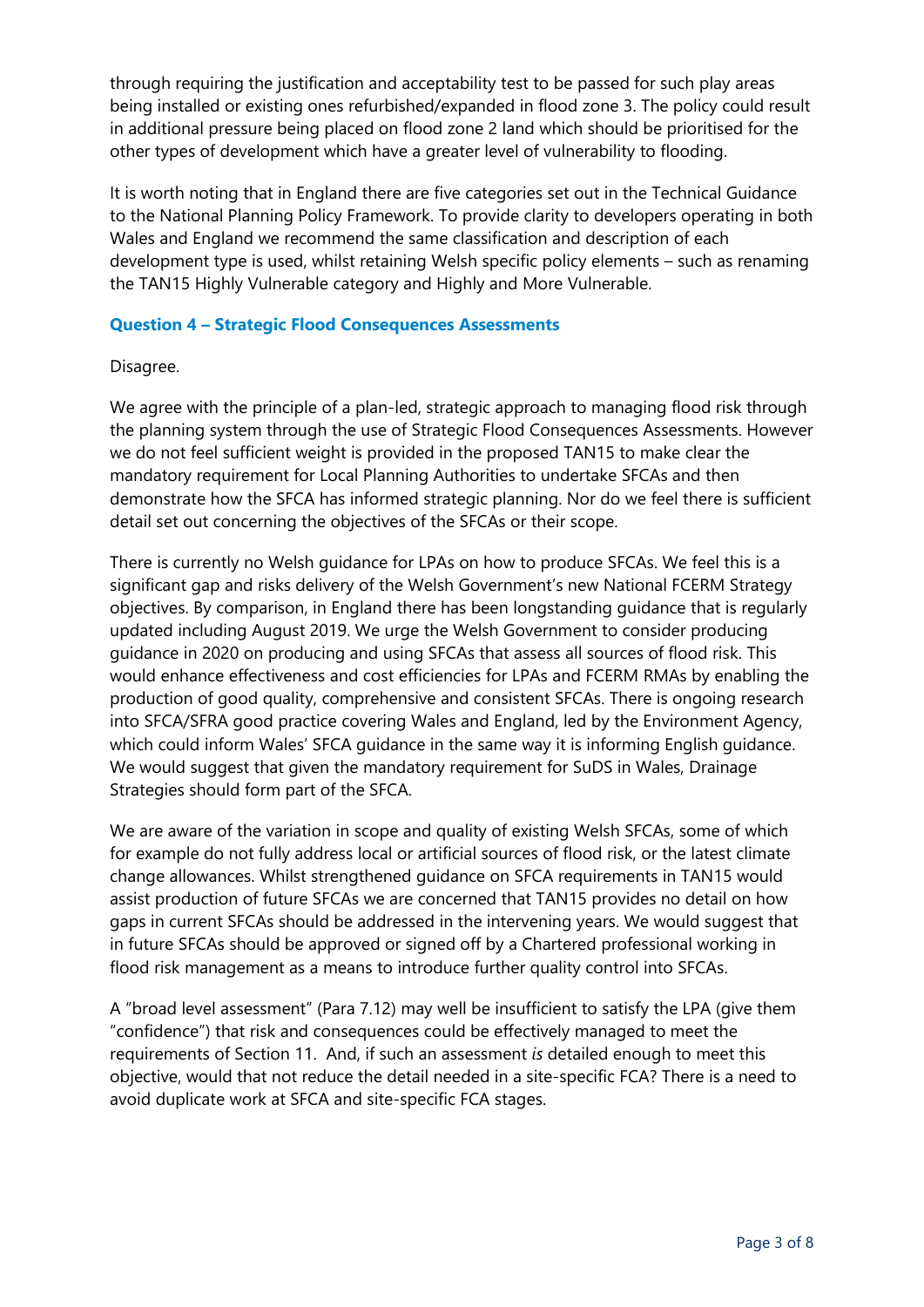#### **Question 5 – Major regeneration proposals**

#### Strongly disagree.

We do not consider that there is sufficient guidance provided on the issue of major regeneration proposals within existing comunities. There are many situations in Wales where regeneration of areas that would be classed in the revised TAN as flood zones 3 and 2 would deliver major social, economic and environmental benefits. To create sustainable communities the flood risk implications of these will undoubtedly need detailed consideration.

However, as drafted the TAN provides little clarity on how regeneration and flood risk management needs may be balanced within the national and regional level frameworks proposed. The proposed policy of excluding the presence of existing flood defences from consideration is potentially a major constraint to maintaining existing communities even where such development would facilitate net reductions in flood risk.

The barriers to regeneration within existing communities via less vulnerable development in flood zone 2 are also of concern. Whilst we recognise the need to prevent inappropriate development in flood risk areas, we do not feel the TAN currently provides the correct balance, particularly given the existing provision (which CIWEM supports) for the flood riskrelated call-in of planning decisions by Welsh Ministers.

We would also suggest that there is insufficient clarity in relation to small scale infill regeneration proposals and how these are addressed. E.g. if a small part of an urban area has been cleared/buildings demolished and re-development ("infill") would be beneficial to the community, it appears that this won't be permissible in a zone 3 under this TAN, even if the surrounding properties are also in zone 3. Sections 7.16 and 7.17, on the other hand, seem to provide a potential route for new development in zone 3 if the regeneration proposed is large enough scale. This seems to afford a large 'grey' area for interpretation and needs clarification.

## **Question 6 – Surface water flooding**

#### Disagree.

The current and proposed new versions on the National FCERM Strategy for Wales set clear objectives for the management of all sources of flooding and coastal erosion. However the proposed TAN15 only provides clear guidance on main river and coastal sources of flooding. Reference is made to surface water and ordinary watercourse flooding being included in the Wales Flood Map but it is not at all clear how this will be done, thus whether the Justification Test will apply to these sources. This lack of availability of the new Map makes it impossible to assess whether the proposed approach is fit for purpose or not. The map should be provided alongside the TAN15 to provide adequate consultation information.

An example of this would be if high vulnerability development is completely disallowed in Zone 3 (including SW and ordinary watercourse flooding) this could have significant impacts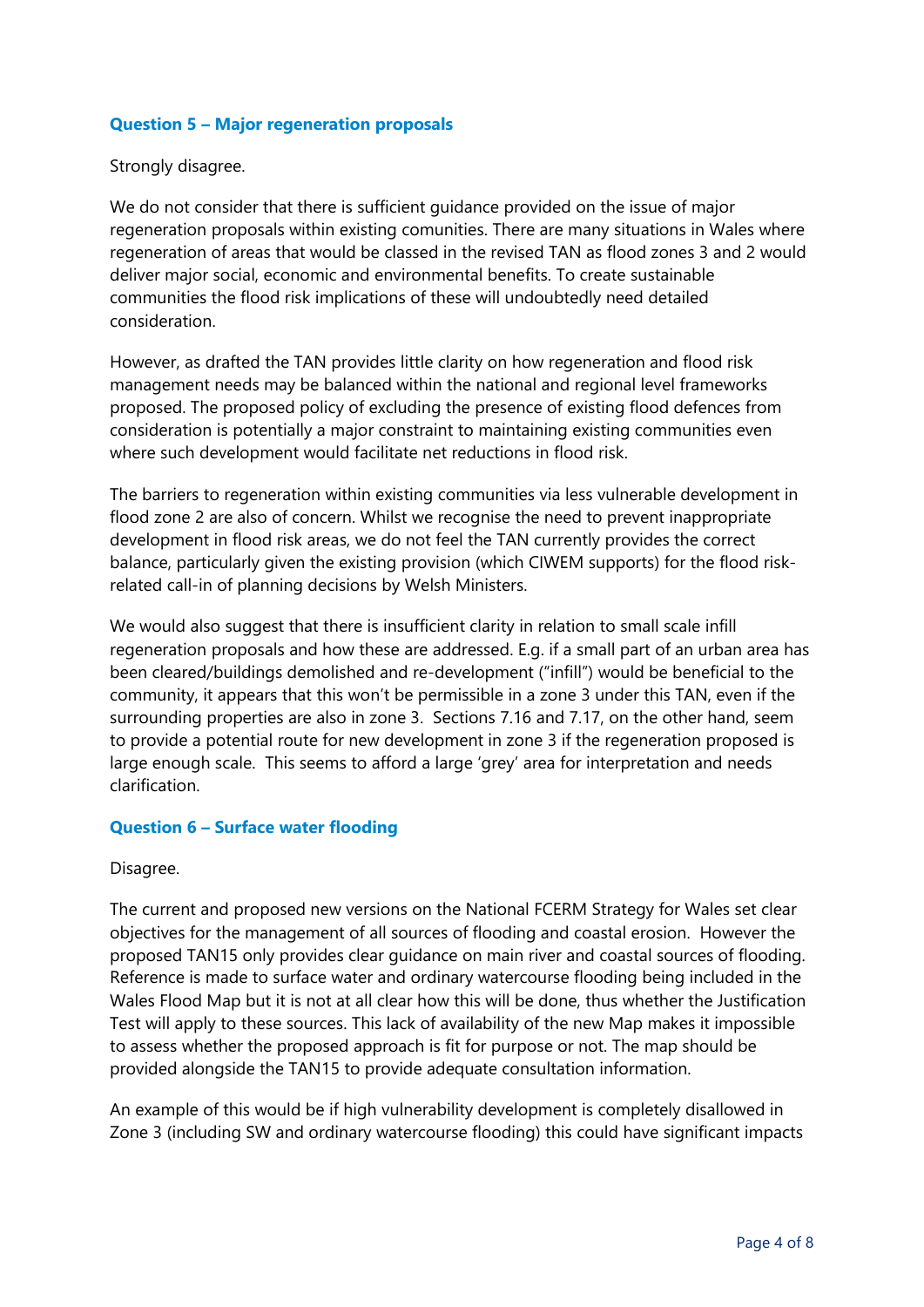on new development unless the flood extents very robust in the Wales Flood Map. Has this been sufficiently tested?

The scale of surface water flood risk in Wales is significant, particularly in light of the predicted increase in severity and frequency due to climate change. Given this CIWEM feels the TAN should be strengthened in its approach to managing surface water flood risk. We do not agree with the proposed approach of leaving it to the discretion of the 25 LPAs if they wish to incorporate surface water flood risk considerations into local planning policies, or to do so in an inconsistent manner. As a minimum, LPAs and LLFAs should be required to prepare Supplementary Planning Guidance to address this gap.

The TAN should provide greater clarity that LPAs and developers must take account of surface water flood risk, whilst recognising that the detailed methodology to do so may require flexibility to address local circumstances. Through CIWEM's liaison with the Environment Agency we are aware that their SFCA/SFRA good practice research has recently explored options for guidance providing national consistency and local flexibility on how to manage surface water flood risk and we encourage the Welsh Government to consider the emerging findings.

Other than a short statement that assessment of groundwater flood risk should form part of an SFCA, the need to understand and address this source of flooding is not mentioned in the TAN. The TAN does not mention any requirement that flood risk from reservoirs and other artificial sources should form part of the scope of an SFCA. We recommend the policy to manage both these sources of flood risk are more comprehensively addressed in the TAN.

#### **Question 7 – Integrating coastal erosion issues into TAN 15**

#### Strongly agree.

We are strongly supportive of the proposal to integrate TAN 14 with TAN 15 as this will bring relevant advice together into one place and make it more likely that developers will refer to all of it and become familiar with it.

We do not consider that the proposed TAN 15 provides sufficient policy or technical guidance on managing coastal development. We recommend expansion of the section beyond the current two pages to provide adequate policy direction and technical guidance, given the geographic scale of coastal flood, erosion and development issues around the Welsh coastline. The TAN's format would be improved by making the Coastal Risks section more distinct, as its current position in the middle of larger flood sections diminishes its prominence.

Section 9 of the proposed TAN provides no guidance on what map or other spatial information should be used to inform coastal development decision. This should be addressed given the existing National Coastal Erosion Risk Map (NCERM) and Shoreline Management Plans' (SMPs) maps. We believe the TAN should give the same weight in planning policy and processes to the NCERM and SMPs as it does to SFCAs.

The TAN provides no guidance on issues around the treatment and consideration of existing or proposed coastal defences when assessing development. We would suggest that greater clarification is provided on the relevance of this on the viability of locations for future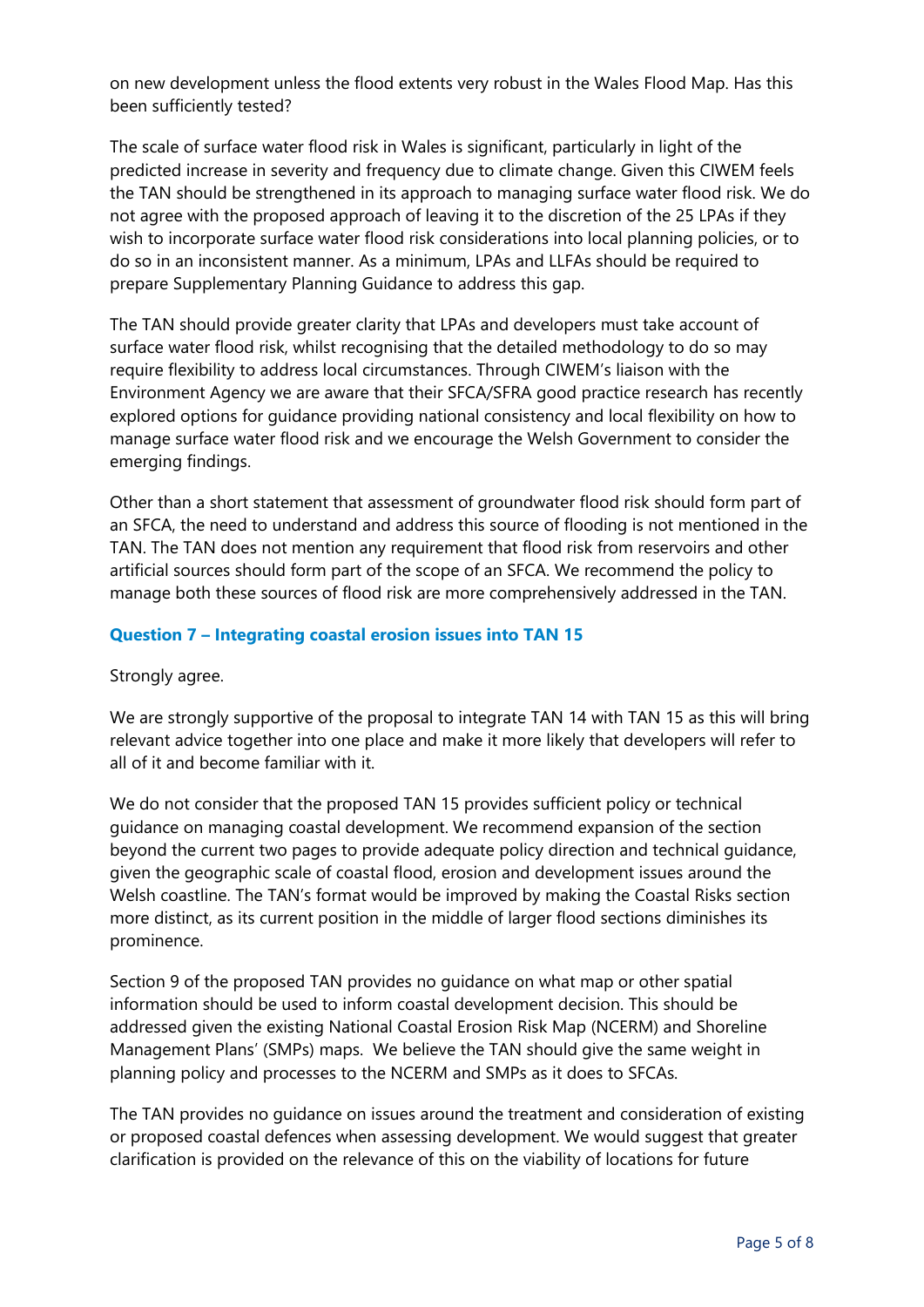development. It should also make clear that there will be ongoing, long-term maintenance costs involved where development is enabled by defences and that this should be assessed in any case made to justify such development.

## **Question 8 - Justification and acceptability tests**

Strongly disagree.

CIWEM considers the proposals for how the justification and acceptability tests should be applied in future is flawed. We also have reservations on a number of issues regarding the content of the tests.

Our main concern is that the proposed TAN provides no allowance for any consideration of development in flood zone 3 behind existing defences. This is a significant change from the existing TAN and potentially forms a blanket ban on any regeneration within many existing communities inland and on the coast. The consultation document and proposed TAN provide no evidence that a policy impact assessment has been undertaken and the implications shown to be in alignment with the Welsh Government's wider policies and plans such as the Infrastructure Investment Plan and National Development Framework. This risks creating regular and widespread policy conflicts at strategic and site specific levels, wasting valuable resources and losing or delaying the delivery of social, economic and environmental benefits including net reductions in flood risk. It could also have detrimental effects upon development decision making in places where development would be inappropriate due to the level of flood risk.

Many current SFCAs do not adequately assess all sources of flood risk, coastal erosion or the effects of climate change. The current timescales for Local Development Plan cycles means it could take many years before Local Development Plans are based upon appropriate SFCAs. The justification test makes no provision to address this and therefore risks being applied in planning decisions to inappropriate flood, coastal and climate change data.

Paras 10.1 and 10.2 appear to conflict to an extent and it should be made clearer to which zone(s) para 10.2 is referring. How is the "flexibility" intended to operate?

Zone 2 clause 3 implies that development of greenfield land in zone 2 will not be justified. This is a "low" risk zone, so it seems overly-restrictive that less vulnerable development will not be justified on greenfield land, regardless of the outcome of any FCA.

We strongly support inclusion of technical guidance on development design to enable development to be resilient to flood and coastal erosion risk, rather than it being placed in a separate document. The inclusion of such guidance in the current TAN and the proposed TAN is therefore welcomed. However, we have reservations on the appropriateness of some aspects of the proposed acceptability test:

Breach and blockage scenarios - the proposed TAN is unclear how the acceptability criteria should be applied to these scenarios. We note it is also unclear in the current TAN, which had led to inconsistent approaches and advice regarding development proposals. We recommend the proposed TAN be revised to provide clear, consistent guidance on this matter.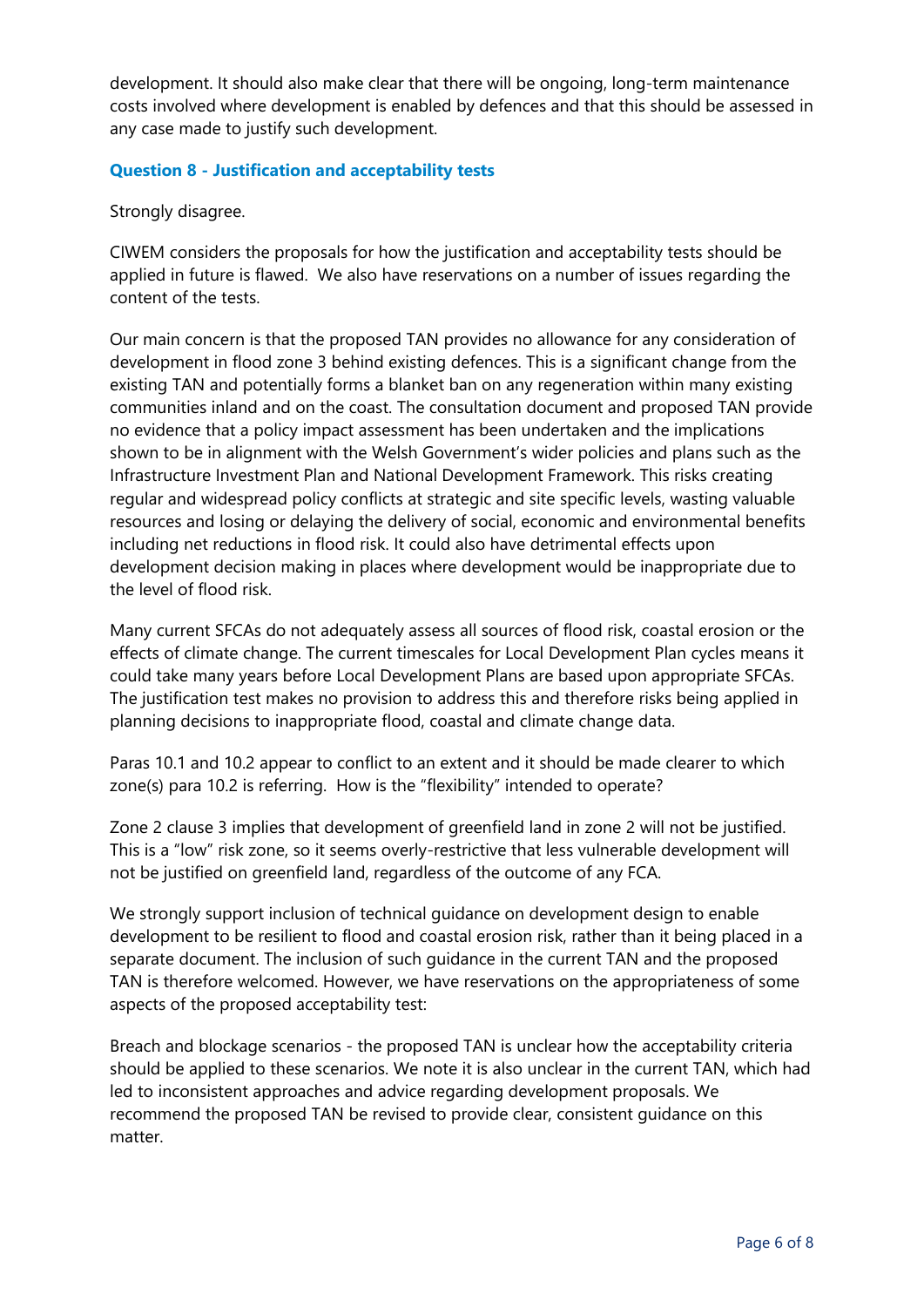Regarding the hazard matrix – there are unlikely to be many circumstances where a development can be guaranteed for the whole of its lifetime to exclude children, older people and people with disabilities. The number of bands should therefore be simplified and the flood hazard matrix zones revised.

### **Question 9 – Resilient design and flood defences**

Disagree.

We welcome and support the desire to raise awareness of the benefits of resilient design. However, we consider that this section could be confusing to readers because it discusses flood risk which, under the requirements of section 11, should have largely been avoided. Greater clarity is needed to explain or give examples of where such resilient design is most likely to be needed / beneficial in the context of section 11 requirements and to emphasise that it should be addressed as an integral part of design from the outset.

**Question 10: We would like to know your views on the effects that revisions to TAN 15 would have on the Welsh language, specifically on opportunities for people to use Welsh and on treating the Welsh language no less favourably than English.** 

**• What effects do you think there would be? How could positive effects be increased, or negative effects be mitigated?**

We have no comments.

## **Question 11: We have asked a number of specific questions. If you have any related issues which we have not specifically addressed, please use this space to report them:**

We note that para 5.7 describes that "All reservoirs are maintained to exceptionally high standards in Wales therefore the location of homes and businesses in reservoir inundation areas should not raise alarm." We advise that this description be moderated given the demonstrable risk from reservoirs, for example Whaley Bridge in 2019, and the extent of work undertaken in recent years by NRW on its reservoirs due to Measures to be taken in the Interests of Safety (MIOS).

Whilst an update to TAN15 is long overdue and very welcome, and many of the proposed amendments and additions will be beneficial to all, we believe that the need for even further clarity in many of the sections is required. This update is the opportunity to significantly reduce the large extent of interpretation that was possible and experienced using TAN15, and it should be firmly seized. NRW, planning authorities, developers and consultants have typically interpreted different clauses in TAN15 in different ways throughout the past fifteen years, and this has often caused delays in making and determining planning applications, protracted negotiations, increased costs and, in some cases, indirectly led to planning appeals and inquiries. In parts of the TAN where further clarity is not possible, we believe that phrases such as "where appropriate" should be avoided unless a clear definition of appropriateness can be given. The need for early consultation between a developer and the planning authority and NRW should be emphasised throughout the TAN.